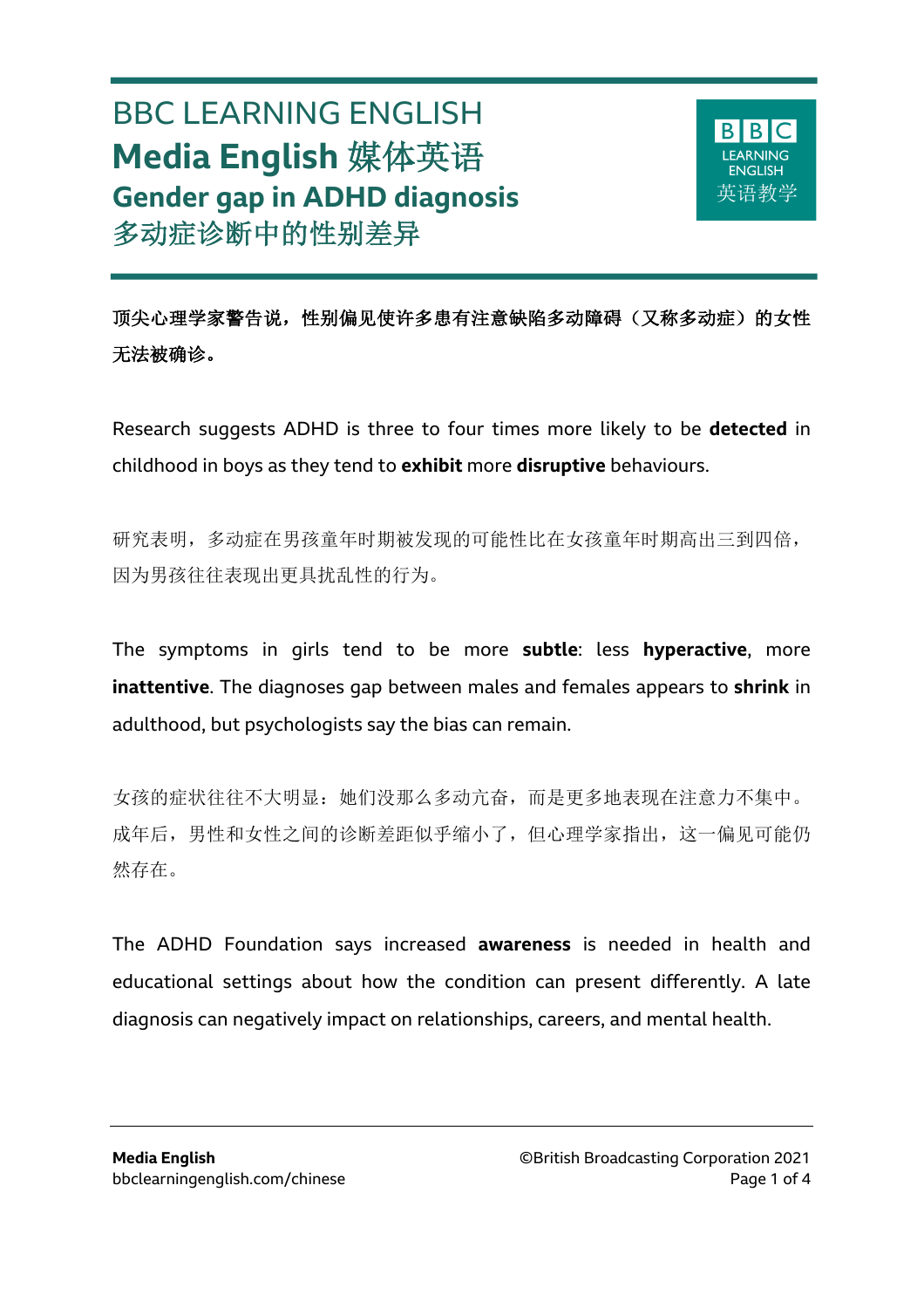注意缺陷多动障碍基金会表示,人们需要提高医疗和教育领域对这种疾病的认识,明 白它有不同的临床表现。延迟诊断可能会给人际关系、职业和心理健康带来负面影响。

In England, NICE guidance has been updated to make it easier for doctors to detect women and girls with ADHD. Work to improve **neurodevelopmental** services is underway in Scotland and Wales. But there are currently no dedicated services for adults with ADHD in Northern Ireland.

在英格兰, 国家卫生与保健优化研究所(The National Institute for Health and Care Excellence)已经更新指导意见,使医生更容易发现患有多动症的女性和女孩。苏格 兰和威尔士正在努力改善其神经发育领域的服务。但在北爱尔兰,目前还没有专门提 供给患有多动症的成年人的服务。

| detected           | 被发现          |
|--------------------|--------------|
| exhibit            | 表现出          |
| disruptive         | 扰乱性的,破坏性的    |
| subtle             | 微妙的,不明显的     |
| hyperactive        | 过于亢奋的, 过于活跃的 |
| inattentive        | 注意力不集中的      |
| shrink             | (差距)缩减       |
| awareness          | 意识,认识        |
| neurodevelopmental | 神经发育的        |

#### **1.** 词汇表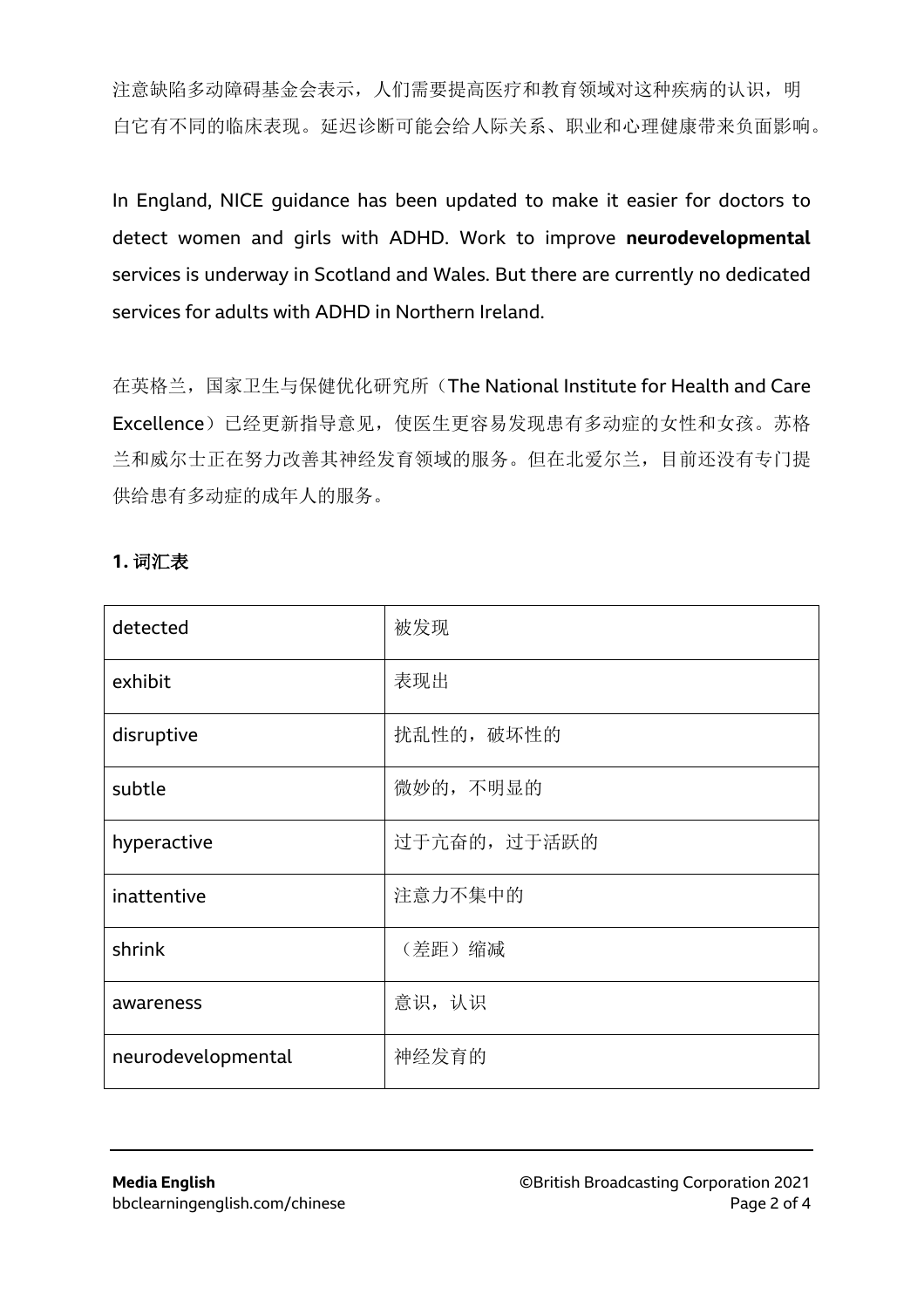#### **2.** 阅读理解:请在读完上文后,回答下列问题。(答案见下页)

1. How many times more likely is the discovery of ADHD in boys than girls during childhood?

2. True or false? *The usual symptoms of ADHD in girls tend to be more subtle.*

3. What potential issues are mentioned in people whose ADHD is diagnosed later on in life?

4. At the time of this article, which part of the UK currently has no dedicated services related to ADHD for adults?